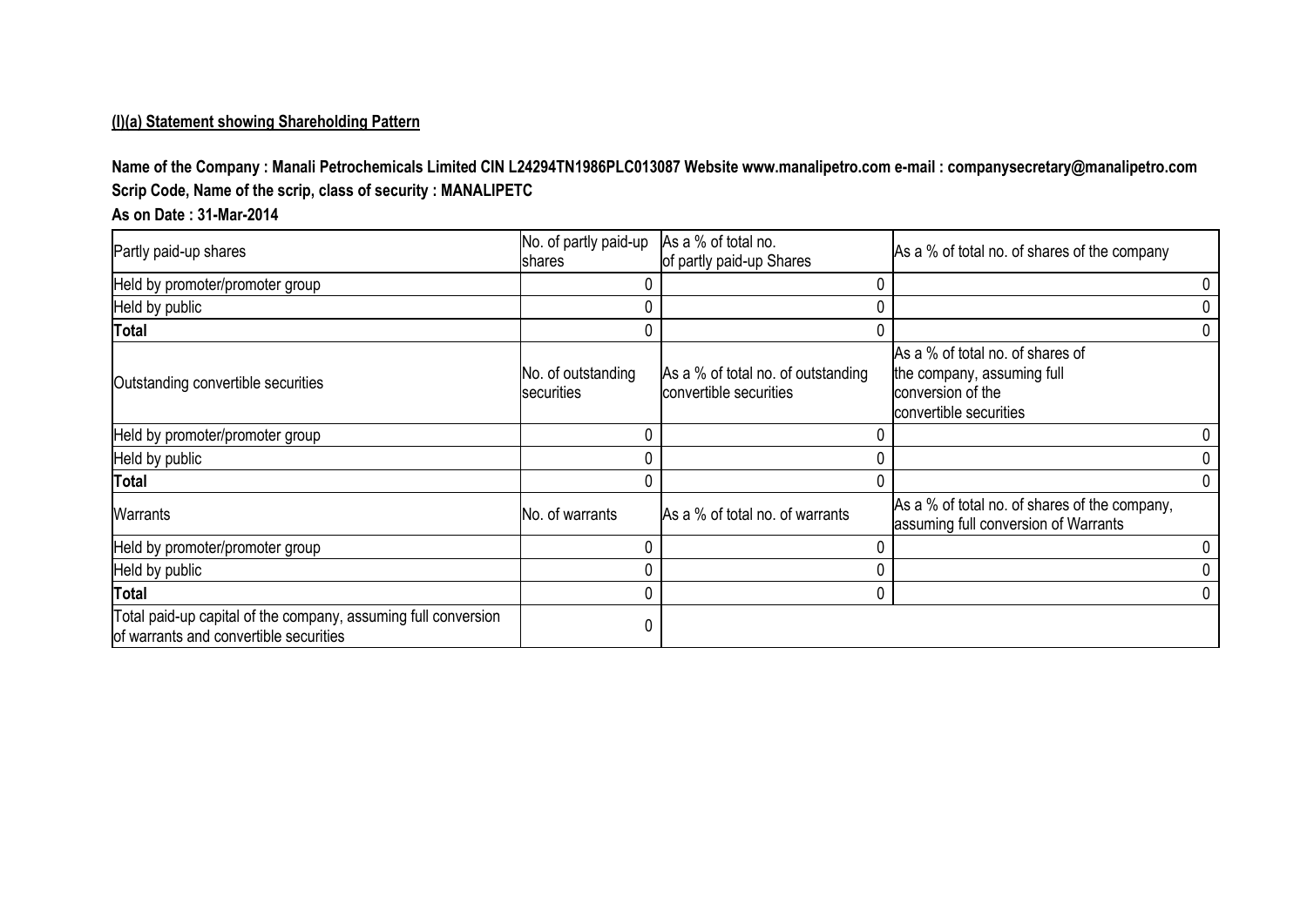# **(I)(a) Statement showing Shareholding Pattern**

| Sr.<br>no. | <b>Category of</b><br>shareholder                                                   | Number of<br><b>shareholders</b> | <b>Total number</b><br>of shares | <b>Number of shares</b><br>held in dematerialized<br>form | Total shareholding as a<br>percentage of total number of<br>shares |                                             |                               | <b>Shares Pledged or</b><br>otherwise encumbered        |
|------------|-------------------------------------------------------------------------------------|----------------------------------|----------------------------------|-----------------------------------------------------------|--------------------------------------------------------------------|---------------------------------------------|-------------------------------|---------------------------------------------------------|
| (1)        | (II)                                                                                | (IV)<br>(III)<br>(V)             |                                  |                                                           | As a<br>percentage of<br>$(A+B)^1$<br>(VI)                         | As a<br>percentage of<br>$(A+B+C)$<br>(VII) | Number of<br>shares<br>(VIII) | As a<br>percentage<br>$(IX) = (VIII) /$<br>$(IV) * 100$ |
| (A)        | <b>Promoter and Promoter Group</b>                                                  |                                  |                                  |                                                           |                                                                    |                                             |                               |                                                         |
| (1)        | Indian                                                                              |                                  |                                  |                                                           |                                                                    |                                             |                               |                                                         |
| (a)        | Individuals/Hindu Undivided Family                                                  | 0                                | $\mathbf 0$                      | 0                                                         | $\mathbf 0$                                                        | 0                                           | $\mathbf 0$                   | $\mathbf 0$                                             |
| (b)        | Central Government/State<br>Government(s)                                           | 0                                | $\mathbf{0}$                     | $\mathbf{0}$                                              | $\mathbf{0}$                                                       | $\Omega$                                    | 0                             | $\Omega$                                                |
| (c)        | Bodies Corporate                                                                    | $\overline{2}$                   | 65856053                         | 65856053                                                  | 38.29                                                              | 38.29                                       | 0                             | 0                                                       |
| (d)        | <b>Financial Institutions/Banks</b>                                                 | 1                                | 11212500                         | 11212500                                                  | 6.52                                                               | 6.52                                        | 0                             | $\mathbf{0}$                                            |
| (e)        | Any Other (Total)                                                                   | 1                                | 12250                            | 12250                                                     | 0.01                                                               | 0.01                                        | 0                             | 0.00                                                    |
| (e1)       | Directors and their Relatives                                                       | 1                                | 12250                            | 12250                                                     | 0.01                                                               | 0.01                                        | 0                             | $\Omega$                                                |
|            | Sub-Total (A)(1)                                                                    | 4                                | 77080803                         | 77080803                                                  | 44.81                                                              | 44.81                                       | 0                             | 0.00                                                    |
| (2)        | Foreign                                                                             |                                  |                                  |                                                           |                                                                    |                                             |                               |                                                         |
| (a)        | <b>Individuals (Non-Resident</b><br>Individuals/Foreign Individuals)                | 0                                | 0                                | 0                                                         | 0                                                                  | 0                                           | 0                             | 0                                                       |
| (b)        | Bodies Corporate                                                                    | 0                                | 0                                | 0                                                         | 0                                                                  | 0                                           | 0                             | 0                                                       |
| (c)        | <b>Institutions</b>                                                                 | 0                                | 0                                | 0                                                         | $\mathbf 0$                                                        | $\mathbf{0}$                                | 0                             | 0                                                       |
| (d)        | Qualified Foreign Investor                                                          | 0                                | 0                                | 0                                                         | $\mathbf{0}$                                                       | $\Omega$                                    | 0                             | $\Omega$                                                |
| (e)        | Any Other (Total)                                                                   | 0                                | 0                                | 0                                                         | 0.00                                                               | 0.00                                        | 0                             | 0.00                                                    |
|            | Sub-Total (A)(2)                                                                    | 0                                | 0                                | 0                                                         | 0.00                                                               | 0.00                                        | 0                             | 0.00                                                    |
|            | <b>Total Shareholding of Promoter</b><br>and Promoter Group (A)=<br>$(A)(1)+(A)(2)$ | 4                                | 77080803                         | 77080803                                                  | 44.81                                                              | 44.81                                       | 0                             | 0.00                                                    |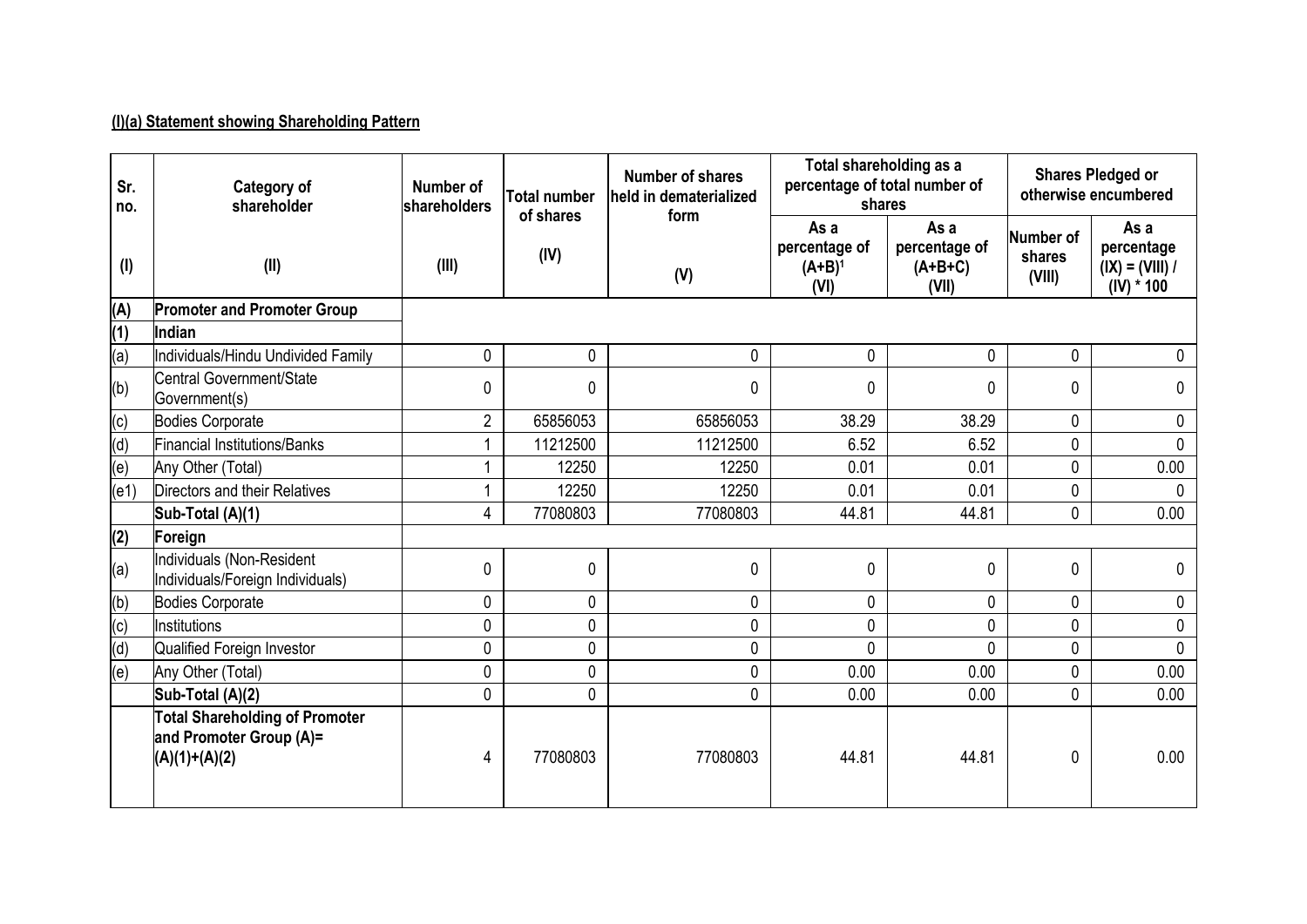| Sr.<br>no. | Category of<br>shareholder                                                                            | Number of<br>shareholders | <b>Total number</b><br>of shares | Number of shares<br>held in dematerialized<br>form | Total shareholding as a<br>percentage of total number of<br>shares |                                             |                               | <b>Shares Pledged or</b><br>otherwise encumbered        |
|------------|-------------------------------------------------------------------------------------------------------|---------------------------|----------------------------------|----------------------------------------------------|--------------------------------------------------------------------|---------------------------------------------|-------------------------------|---------------------------------------------------------|
| $($ l $)$  | (II)                                                                                                  | (III)                     | (IV)                             | (V)                                                | As a<br>percentage of<br>$(A+B)^1$<br>(VI)                         | As a<br>percentage of<br>$(A+B+C)$<br>(VII) | Number of<br>shares<br>(VIII) | As a<br>percentage<br>$(IX) = (VIII) /$<br>$(IV) * 100$ |
| (B)        | Public shareholding                                                                                   |                           |                                  |                                                    |                                                                    |                                             |                               |                                                         |
| (1)        | <b>Institutions</b>                                                                                   |                           |                                  |                                                    |                                                                    |                                             |                               |                                                         |
| (a)        | Mutual Funds/UTI                                                                                      | 13                        | 185100                           | 17850                                              | 0.11                                                               | 0.11                                        | N.A.                          | N.A.                                                    |
| (b)        | <b>Financial Institutions/Banks</b>                                                                   | 15                        | 26325                            | 5025                                               | 0.02                                                               | 0.02                                        | N.A.                          | N.A.                                                    |
| (c)        | Central Government/State<br>Government(s)                                                             | 0                         | 0                                | $\mathbf 0$                                        | 0.00                                                               | 0.00                                        | N.A.                          | N.A.                                                    |
| (d)        | <b>Venture Capital Funds</b>                                                                          | 0                         | 0                                | $\pmb{0}$                                          | 0.00                                                               | 0.00                                        | N.A.                          | N.A.                                                    |
| (e)        | <b>Insurance Companies</b>                                                                            | 0                         | 0                                | $\mathbf 0$                                        | 0.00                                                               | 0.00                                        | N.A.                          | N.A.                                                    |
| (f)        | Foreign Institutional Investors                                                                       | 1                         | 2260000                          | 2260000                                            | 1.31                                                               | 1.31                                        | N.A.                          | N.A.                                                    |
| (g)        | Foreign Venture Capital Investors                                                                     | 0                         | 0                                | 0                                                  | 0.00                                                               | 0.00                                        | N.A.                          | N.A.                                                    |
| (h)        | <b>Qualified Foreign Investor</b>                                                                     | 0                         | 0                                | $\pmb{0}$                                          | 0.00                                                               | 0.00                                        | N.A.                          | N.A.                                                    |
| (i)        | Any Other (Total)                                                                                     | 0                         | 0                                | 0                                                  | 0.00                                                               | 0.00                                        | N.A.                          | N.A.                                                    |
|            | Sub-Total (B)(1)                                                                                      | 29                        | 2471425                          | 2282875                                            | 1.44                                                               | 1.44                                        | N.A.                          | N.A.                                                    |
| (2)        | Non-institutions                                                                                      |                           |                                  |                                                    |                                                                    |                                             |                               |                                                         |
| (a)        | Bodies Corporate                                                                                      | 1011                      | 10069352                         | 9833552                                            | 5.85                                                               | 5.85                                        | N.A.                          | N.A.                                                    |
| (b)        | Individuals - i. Individual<br>Shareholders Holding Nominal Share<br>Capital Up To >Rs. 1 Lakh.       | 129192                    | 59172138                         | 45453427                                           | 34.40                                                              | 34.40                                       | N.A.                          | N.A.                                                    |
|            | Individuals - ii. Individual<br>Shareholders Holding Nominal Share<br>Capital In Excess Of Rs. 1 Lakh | 271                       | 16658728                         | 16583818                                           | 9.69                                                               | 9.69                                        | N.A.                          | N.A.                                                    |
| (c)        | Qualified Foreign Investor                                                                            | 0                         | 0                                | $\mathbf{0}$                                       | 0.00                                                               | 0.00                                        | N.A.                          | N.A.                                                    |
| (d)        | Any Other (Total)                                                                                     | 5579                      | 6546783                          | 5406318                                            | 3.81                                                               | 3.81                                        | N.A.                          | N.A.                                                    |
| (d1)       | <b>Clearing Members</b>                                                                               | 87                        | 263994                           | 263994                                             | 0.15                                                               | 0.15                                        | N.A.                          | N.A.                                                    |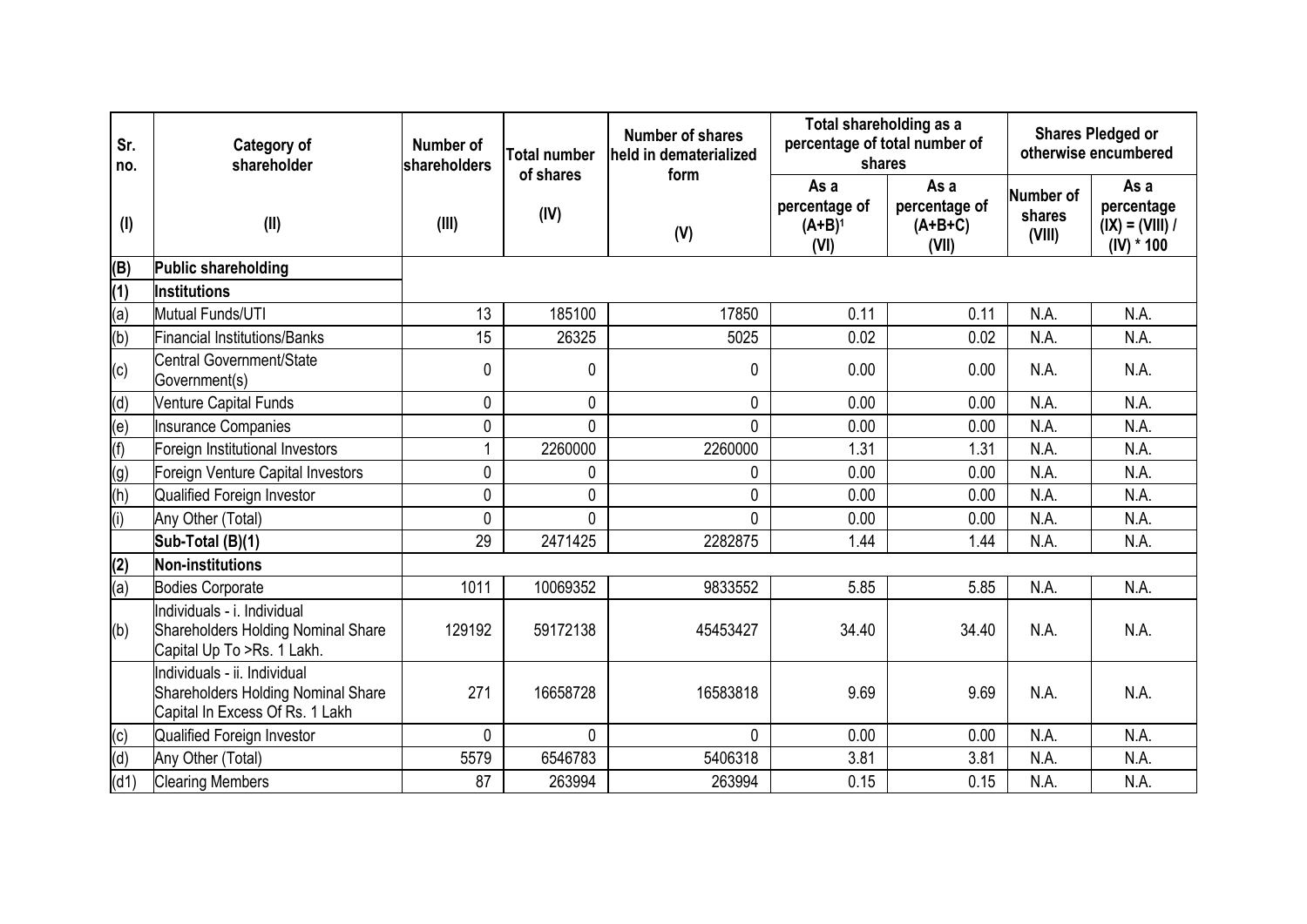| Sr.<br>no.     | Category of<br>shareholder                                                             | Number of<br>shareholders | Total number<br>of shares | <b>Number of shares</b><br>held in dematerialized | Total shareholding as a<br>percentage of total number of<br>shares |                                             |                               | <b>Shares Pledged or</b><br>otherwise encumbered        |  |  |
|----------------|----------------------------------------------------------------------------------------|---------------------------|---------------------------|---------------------------------------------------|--------------------------------------------------------------------|---------------------------------------------|-------------------------------|---------------------------------------------------------|--|--|
| (1)            | (II)                                                                                   | (III)                     | (IV)                      | form<br>(V)                                       | As a<br>percentage of<br>$(A+B)^1$<br>(VI)                         | As a<br>percentage of<br>$(A+B+C)$<br>(VII) | Number of<br>shares<br>(VIII) | As a<br>percentage<br>$(IX) = (VIII) /$<br>$(IV) * 100$ |  |  |
| (d2)           | <b>Hindu Undivided Families</b>                                                        | 1360                      | 3014430                   | 3014115                                           | 1.75                                                               | 1.75                                        | N.A.                          | N.A.                                                    |  |  |
| (d3)           | Non Resident Indians                                                                   | 4126                      | 3180659                   | 2040509                                           | 1.85                                                               | 1.85                                        | N.A.                          | N.A.                                                    |  |  |
| (d4)           | Overseas Corporate Bodies                                                              |                           | 85050                     | 85050                                             | 0.05                                                               | 0.05                                        | N.A.                          | N.A.                                                    |  |  |
| (d5)           | Trusts                                                                                 | 5                         | 2650                      | 2650                                              | 0.00                                                               | 0.00                                        | N.A.                          | N.A.                                                    |  |  |
|                | Sub-Total (B)(2)                                                                       | 136053                    | 92447001                  | 77277115                                          | 53.75                                                              | 53.75                                       | N.A.                          | N.A.                                                    |  |  |
|                | Total Public Shareholding (B)=<br>$(B)(1)+(B)(2)$                                      | 136082                    | 94918426                  | 79559990                                          | 55.19                                                              | 55.19                                       | N.A.                          | N.A.                                                    |  |  |
|                | TOTAL (A)+(B)                                                                          | 136086                    | 171999229                 | 156640793                                         | 100.00                                                             | 100.00                                      | 0                             | 0.00                                                    |  |  |
| (C)            | Shares held by Custodians and<br>against which Depository Receipts<br>have been issued | 0                         | 0                         | 0                                                 | N.A.                                                               | 0.00                                        | N.A.                          | N.A.                                                    |  |  |
| C <sub>1</sub> | <b>Promoter and Promoter Group</b>                                                     | 0                         | 0                         | 0                                                 | N.A.                                                               | 0                                           | N.A.                          | N.A.                                                    |  |  |
| C <sub>2</sub> | Public                                                                                 | 0                         | 0                         | 0                                                 | N.A.                                                               | $\mathbf{0}$                                | N.A.                          | N.A.                                                    |  |  |
|                | GRAND TOTAL (A)+(B)+(C)                                                                | 136086                    | 171999229                 | 156640793                                         | N.A.                                                               | 100.00                                      | 0                             | 0.00                                                    |  |  |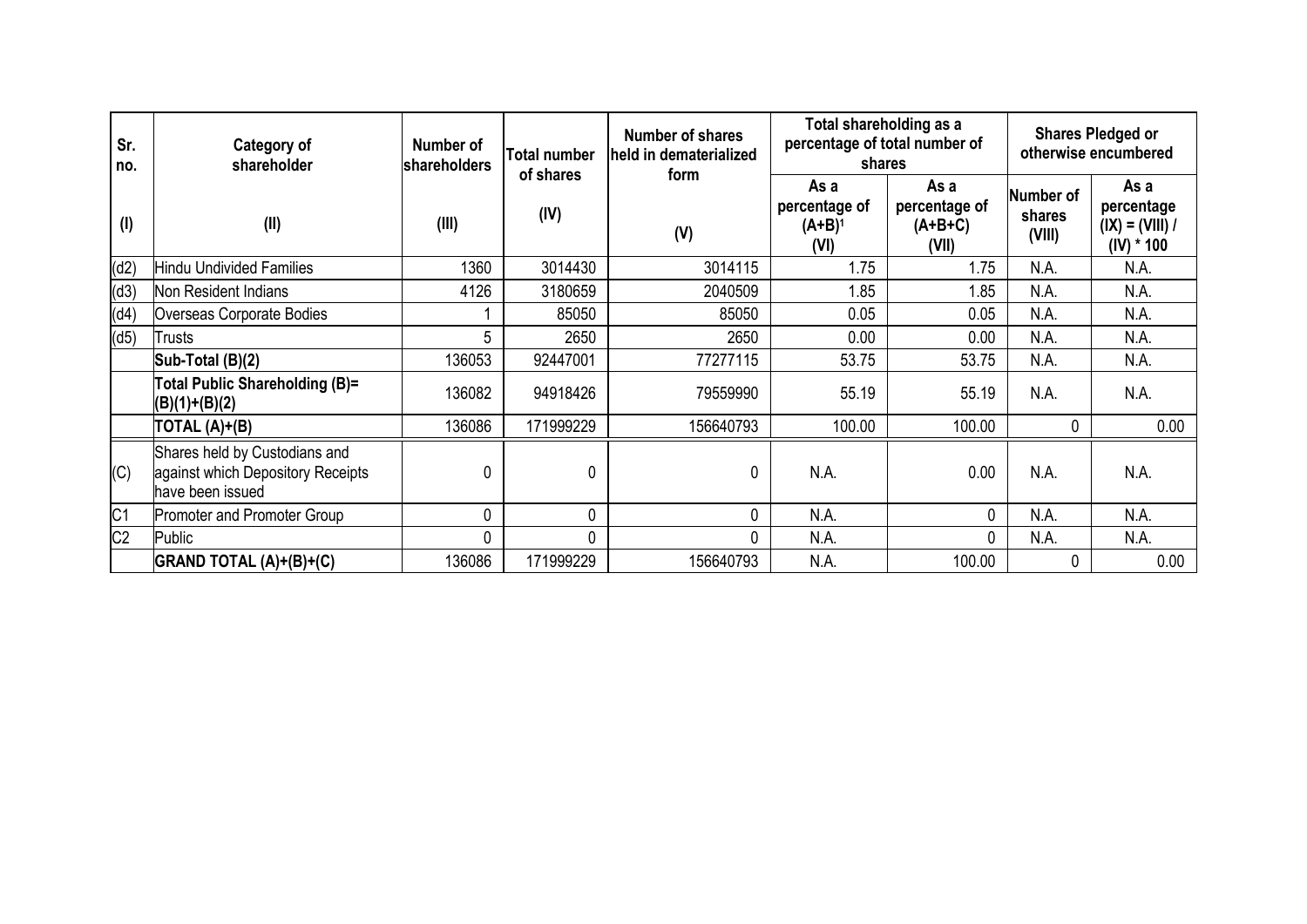|                   |                                                                          |                                    | <b>Total Shares held</b> |                                                                 | Shares pledged or otherwise<br>encumbered |                                                              |                                                                                                  |                                                 | <b>Details of warrants</b>                                           |                                                        | <b>Details of convertible</b><br>securities                                          | <b>Total shares</b>                                                                                                                                       |
|-------------------|--------------------------------------------------------------------------|------------------------------------|--------------------------|-----------------------------------------------------------------|-------------------------------------------|--------------------------------------------------------------|--------------------------------------------------------------------------------------------------|-------------------------------------------------|----------------------------------------------------------------------|--------------------------------------------------------|--------------------------------------------------------------------------------------|-----------------------------------------------------------------------------------------------------------------------------------------------------------|
| Sr.<br>No.<br>(1) | Name of the<br>shareholder<br>(II)                                       | PAN of the<br>Shareholder<br>(III) | <b>Number</b><br>(IV)    | as a $%$<br>of<br>grand<br>total (A)<br>$+ (B) +$<br>(C)<br>(V) | (VI)                                      | as a<br>Number percentage<br>$(VII) = (VI) /$<br>$(IV)^*100$ | as a $%$<br>of grand<br>total<br>$(A) + (B)$<br>$+$ (C) of<br>sub-<br>clause<br>(I)(a)<br>(VIII) | <b>Number</b><br>of<br>warrants<br>held<br>(XI) | As a % total<br>number of<br>warrants of<br>the same<br>class<br>(X) | Number of<br>convertible<br>securities<br>held<br>(XI) | As a % total<br>number of<br>convertible<br>securities of<br>the same class<br>(XII) | including underlying)<br>shares assuming full<br>conversion of<br>warrants and<br>convertible<br>securities) as a % of<br>diluted share capital<br>(XIII) |
|                   | Tamil Nadu<br>Industrial<br>Development<br>Corporation Ltd               |                                    | 11212500                 | 6.52                                                            | $\mathbf{0}$                              | 0.00                                                         | 0.00                                                                                             | 0                                               | $\mathbf 0$                                                          | $\mathbf{0}$                                           | $\mathbf 0$                                                                          | 6.52                                                                                                                                                      |
| $\overline{2}$    | <b>Southern</b><br>Petrochemical<br>Industries<br>Corporation<br>Limited |                                    | 10000                    | 0.01                                                            | 0                                         | 0.00                                                         | 0.00                                                                                             | 0                                               | 0                                                                    | $\mathbf 0$                                            | $\mathbf 0$                                                                          | 0.01                                                                                                                                                      |
| 3                 | SIDD Life<br>Sciences Private<br>Limited                                 |                                    | 65846053                 | 38.28                                                           | $\mathbf{0}$                              | 0.00                                                         | 0.00                                                                                             | 0                                               | $\pmb{0}$                                                            | $\mathbf 0$                                            | $\mathbf 0$                                                                          | 38.28                                                                                                                                                     |
|                   | 4 Muthiah A.C                                                            |                                    | 12250                    | 0.01                                                            | 0                                         | 0.00                                                         | 0.00                                                                                             | 0                                               | $\mathbf 0$                                                          | $\mathbf 0$                                            | $\mathbf 0$                                                                          | 0.01                                                                                                                                                      |
|                   | <b>TOTAL</b>                                                             |                                    | 77080803                 | 44.81                                                           | 0                                         | 0.00                                                         | 0.00                                                                                             | 0                                               | 0.00                                                                 | $\pmb{0}$                                              | 0.00                                                                                 | 44.81                                                                                                                                                     |

**(I)(b) Statement showing Shareholding of persons belonging to the category "Promoter and Promoter Group"**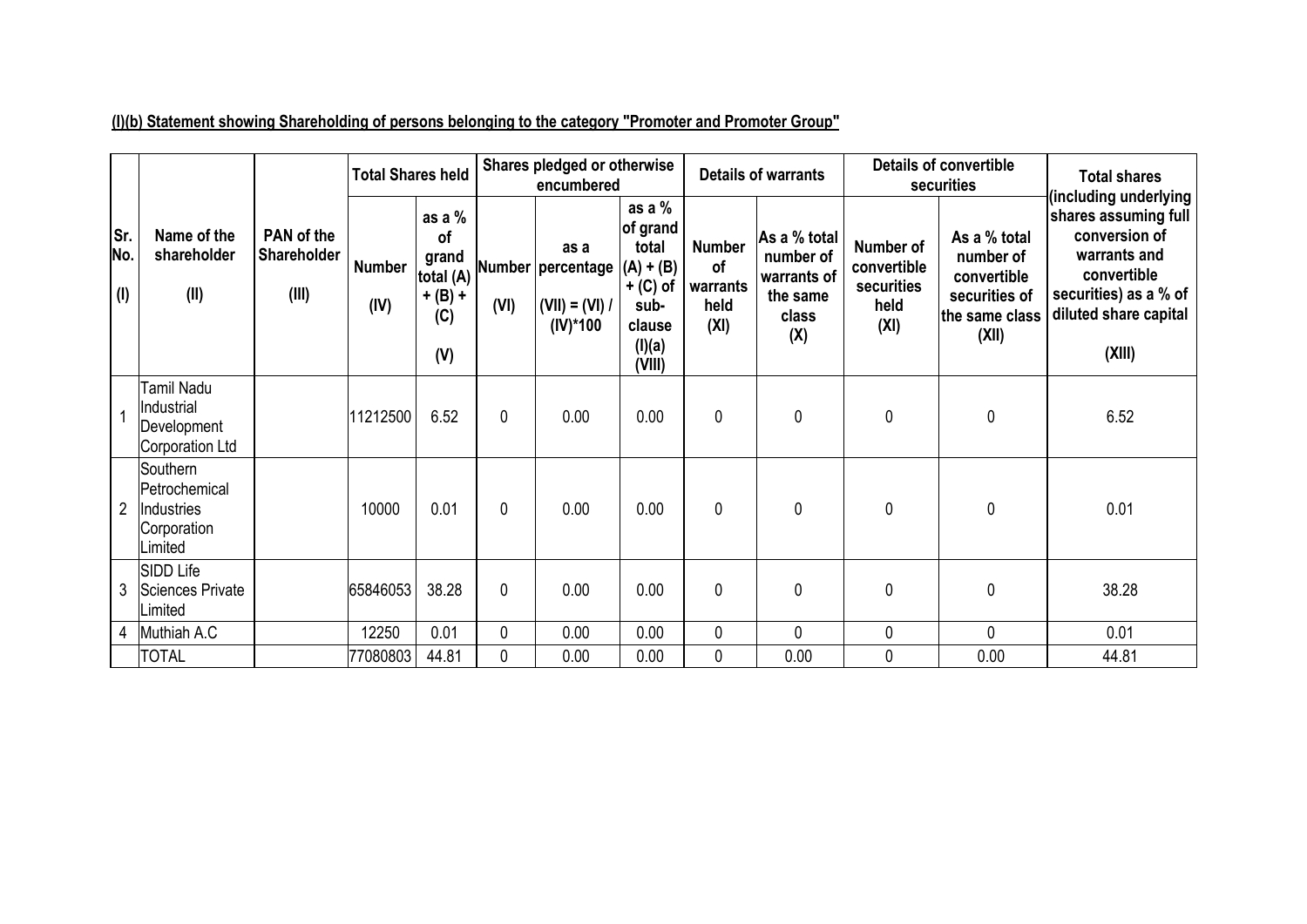**I)(c) Statement showing Shareholding of persons belonging to the category "Public" and holding more than 1% of the total number of shares**

|             |                                            |                                                                |         | Shares as a                                                                                                                                           |                               | <b>Details of warrants</b>                                 |                                                | <b>Details of convertible securities</b>                                     |                                                                                                                                                       |
|-------------|--------------------------------------------|----------------------------------------------------------------|---------|-------------------------------------------------------------------------------------------------------------------------------------------------------|-------------------------------|------------------------------------------------------------|------------------------------------------------|------------------------------------------------------------------------------|-------------------------------------------------------------------------------------------------------------------------------------------------------|
| lSr.<br>No. | Name of the<br>shareholder                 | <b>PAN</b> of the<br>Number of<br><b>Shareholder</b><br>shares |         | percentage of<br>total number of<br>shares $\{i.e.,\}$<br>Grand<br>$\vert$ Total (A)+(B)+(C)<br>indicated in<br>Statement at para<br>(I)(a)<br>above} | Number of<br>warrants<br>held | As a % total<br>number of<br>warrants of the<br>same class | Number of<br>convertible<br>securities<br>held | % w.r.t total<br>number of<br>convertible<br>securities of the<br>same class | <b>Total shares (including</b><br>underlying shares<br>assuming full<br>conversion of warrants<br>and convertible<br>securities) as a % of<br>diluted |
|             | Passage to India<br>Master Fund<br>Limited |                                                                | 2260000 | 1.31                                                                                                                                                  | 0                             | 0                                                          | 0                                              | 0                                                                            | 1.31                                                                                                                                                  |
|             | Teen Lok<br>Advisory<br>Services Pvt Ltd   |                                                                | 2000000 | 1.16                                                                                                                                                  | 0                             | 0                                                          | 0                                              | 0                                                                            | 1.16                                                                                                                                                  |
|             | <b>TOTAL</b>                               |                                                                | 4260000 | 2.47                                                                                                                                                  | 0                             | 0.00                                                       | $\mathbf{0}$                                   | 0.00                                                                         | 2.47                                                                                                                                                  |

# **I)(c) Statement showing Shareholding of persons belonging to the category "Public" and holding more than 5% of the total number of shares**

|                                    |                                  |        | Shares as a                                                                                                                                       |                               | <b>Details of warrants</b>                                 |                                             | Details of convertible securities                 |                                                                                                                                                                      |
|------------------------------------|----------------------------------|--------|---------------------------------------------------------------------------------------------------------------------------------------------------|-------------------------------|------------------------------------------------------------|---------------------------------------------|---------------------------------------------------|----------------------------------------------------------------------------------------------------------------------------------------------------------------------|
| Sr. Name of the<br>No. shareholder | <b>PAN</b> of the<br>Shareholder | shares | percentage of total<br>number of shares<br>Number of [i.e., Grand<br>$Total (A)+(B)+(C)$<br>indicated in<br>Statement at para<br>(I)(a)<br>above} | Number of<br>warrants<br>held | As a % total<br>number of<br>warrants of the<br>same class | Number of<br>convertible<br>securities held | of convertible<br>securities of the<br>same class | <b>Total shares (including</b><br>% w.r.t total number underlying shares assuming<br>full conversion of warrants<br>and convertible securities)<br>as a % of diluted |
| <b>TOTAL</b>                       |                                  |        | 0.00                                                                                                                                              |                               | 0.00                                                       |                                             | 0.00                                              | 0.00                                                                                                                                                                 |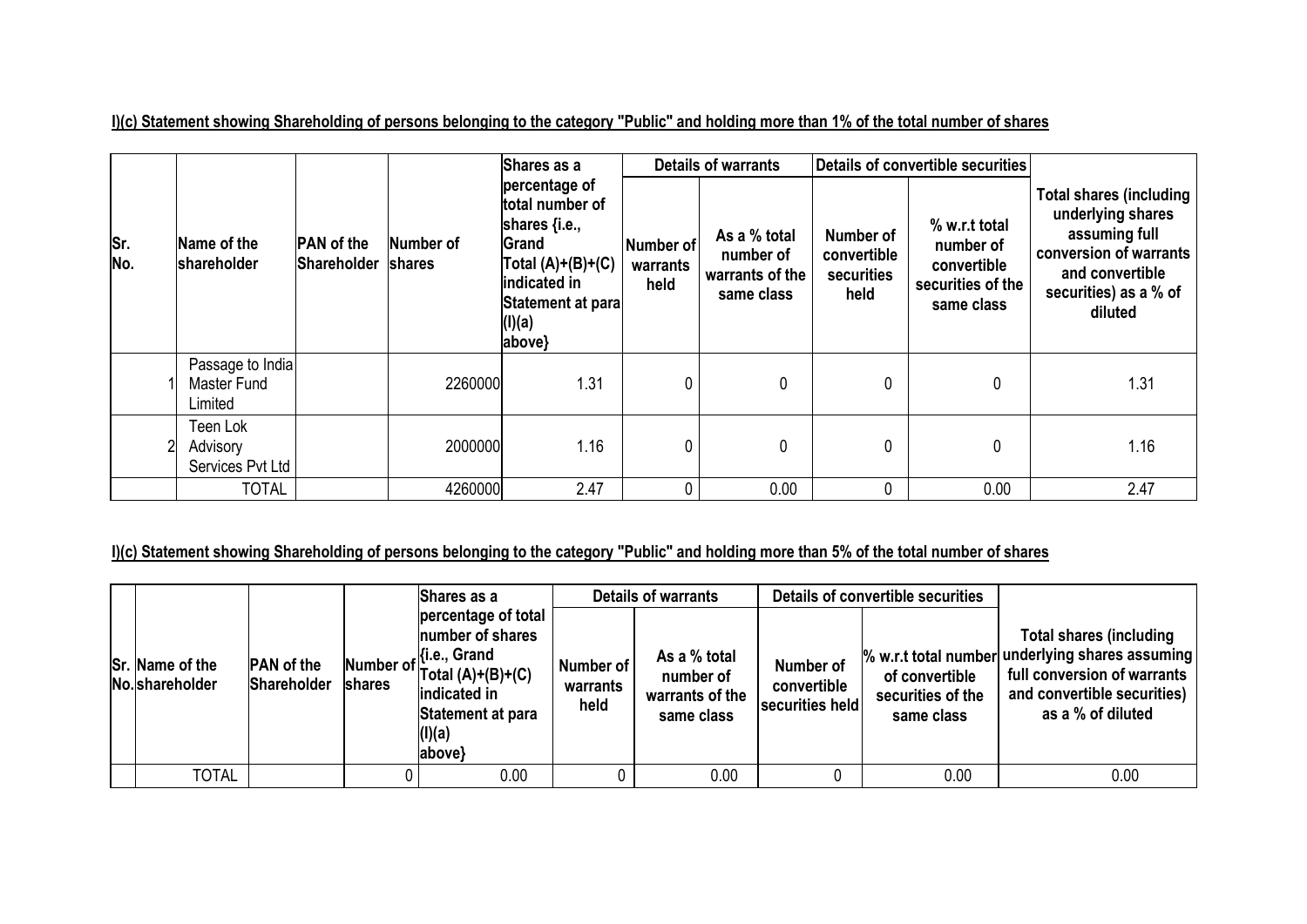#### **(I)(d) Statement showing details of locked-in shares**

|              |  | Locked-in shares as a percentage of total number of shares<br>Sr. Name of the shareholder PAN of the Shareholder Number of locked-in shares (i.e., Grand Total (A)+(B)+(C) indicated in Statement at para<br>$(1)(a)$ above} |
|--------------|--|------------------------------------------------------------------------------------------------------------------------------------------------------------------------------------------------------------------------------|
| <b>TOTAL</b> |  | 0.00                                                                                                                                                                                                                         |

## **(II)(a) Statement showing details of Depository Receipts (DRs)**

| Sr. Type of outstanding<br>No. DR (ADRs, GDRs, outstanding<br>No. SDRs, etc.) | Number of | Shares underlying outstanding DRs as a<br>International Schwarz of Shares underlying<br>  Total (A)+(B)+(C) indicated in Statement at para<br>$(1)(a)$ above} |
|-------------------------------------------------------------------------------|-----------|---------------------------------------------------------------------------------------------------------------------------------------------------------------|
| <b>TOTAL</b>                                                                  |           | 0.00                                                                                                                                                          |

#### **(II)(b) Statement showing holding of Depository Receipts (DRs), where underlying shares held by 'promoter/promoter group' are in excess of 1% of the total number of shares**

|  | Type of<br>SDRs, etc.) | $\begin{vmatrix} 1 & y & 0 \\ 0 & 1 & 0 \\ 0 & 0 & 0 \end{vmatrix}$ (ADRs, GDRs, and a low the UR Holder (ADRs, GDRs) and the UR substanding DRs as a percentage of total<br>No. Name of the DR Holder (ADRs, GDRs, underlying and the statement of shares {<br>outstanding DRs Statement at para (I)(a) above} |
|--|------------------------|-----------------------------------------------------------------------------------------------------------------------------------------------------------------------------------------------------------------------------------------------------------------------------------------------------------------|
|  | <b>TOTAL</b>           | 0.00                                                                                                                                                                                                                                                                                                            |

#### **(III) (a) Statement showing the voting pattern of shareholders, if more than one class of shares/securities is issued by the issuer.**

| Sr.<br>no. | Category of<br>shareholder | Number of Voting Rights held in each   Total Voting Rights  <br>class of securities |                        |                      | $(III+IV+V)$ |       | Total Voting Rights i.e. (VI)                      |
|------------|----------------------------|-------------------------------------------------------------------------------------|------------------------|----------------------|--------------|-------|----------------------------------------------------|
|            |                            | <b>Class X</b><br>(III)                                                             | <b>Class Y</b><br>(IV) | <b>Class Z</b><br>(V |              | (A+B) | As a percentage of As a percentage of<br>$(A+B+C)$ |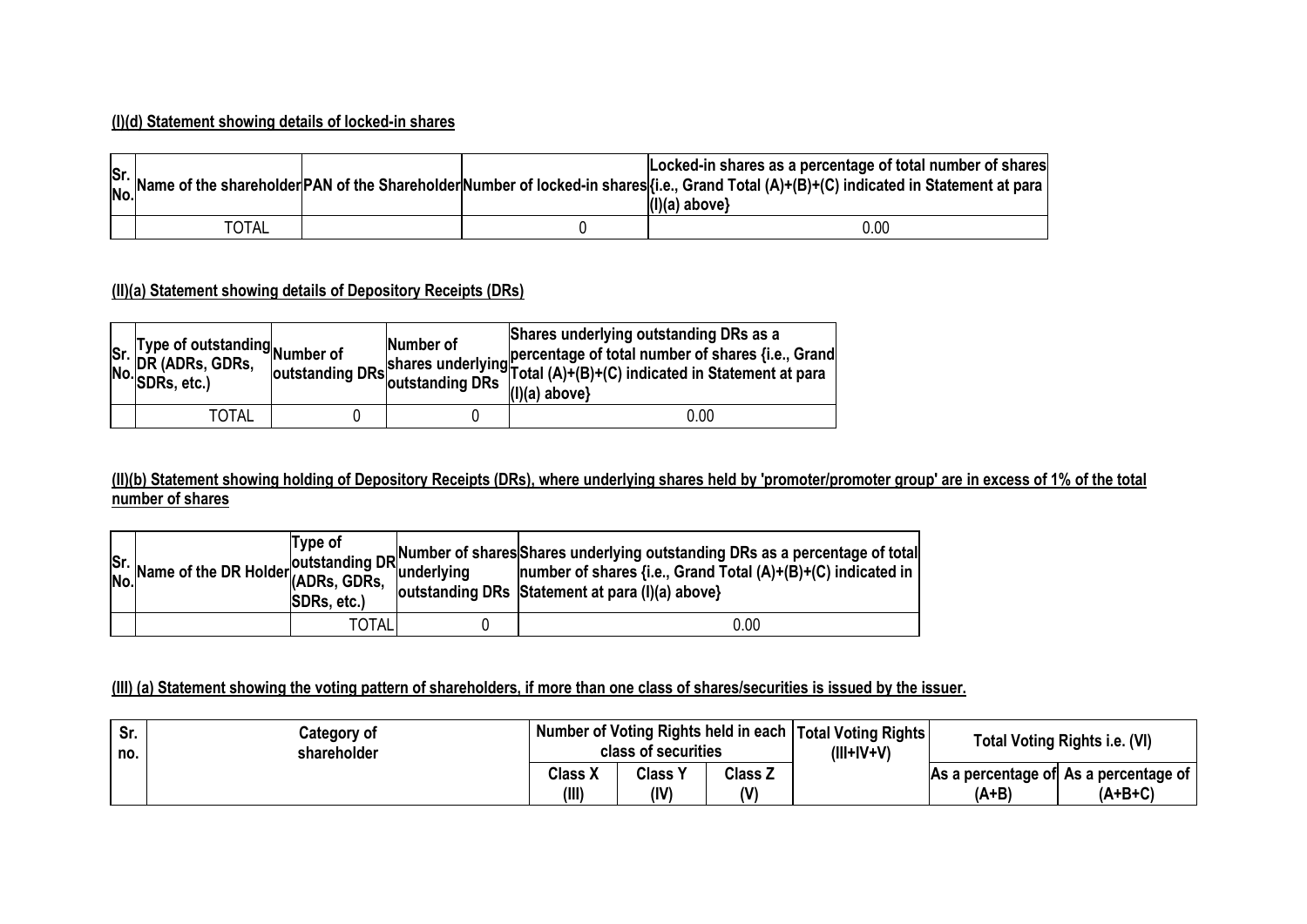| $($ l $)$      | (II)                                                                            |                |                |             | (VI) | (VII) | (VIII) |
|----------------|---------------------------------------------------------------------------------|----------------|----------------|-------------|------|-------|--------|
| (A)            | Promoter and Promoter Group <sup>2</sup>                                        |                |                |             |      |       |        |
| (1)            | Indian                                                                          |                |                |             |      |       |        |
| (a)            | Individuals/Hindu Undivided Family                                              | 0              | 0              | 0           |      | 0.00  | 0.00   |
| (b)            | Central Government/State Government(s)                                          | $\overline{0}$ | 0              | 0           |      | 0.00  | 0.00   |
| (c)            | <b>Bodies Corporate</b>                                                         | 0              | 0              | 0           |      | 0.00  | 0.00   |
| (d)            | Financial Institutions/Banks                                                    | 0              | 0              | 0           |      | 0.00  | 0.00   |
| (e)            | Any Other (Total)                                                               | 0              | 0              | 0           |      | 0.00  | 0.00   |
|                | Sub-Total (A)(1)                                                                | 0              | $\overline{0}$ | $\mathbf 0$ | ሰ    | 0.00  | 0.00   |
| (2)            | Foreign                                                                         |                |                |             |      |       |        |
| (a)            | Individuals (Non-Resident Individuals/Foreign Individuals)                      | 0              | 0              | 0           |      | 0.00  | 0.00   |
| (b)            | <b>Bodies Corporate</b>                                                         | $\overline{0}$ | $\mathbf{0}$   | 0           |      | 0.00  | 0.00   |
| $\overline{c}$ | Institutions                                                                    | 0              | 0              |             |      | 0.00  | 0.00   |
| (d)            | Qualified Foreign Investor                                                      | 0              | 0              | 0           |      | 0.00  | 0.00   |
| (e)            | Any Other (Total)                                                               | $\Omega$       | $\mathbf{0}$   | 0           |      | 0.00  | 0.00   |
|                | Sub-Total (A)(2)                                                                | 0              | 0              | 0           |      | 0.00  | 0.00   |
|                | <b>Total Shareholding of Promoter and Promoter Group</b><br>$(A)=(A)(1)+(A)(2)$ | 0              | 0              | 0           |      | 0.00  | 0.00   |
| (B)            | Public shareholding                                                             |                |                |             |      |       |        |
| (1)            | Institutions                                                                    |                |                |             |      |       |        |
| (a)            | Mutual Funds/UTI                                                                | 0              | $\overline{0}$ | $\mathbf 0$ | ሰ    | 0.00  | 0.00   |
| (b)            | Financial Institutions/Banks                                                    | 0              | 0              | 0           |      | 0.00  | 0.00   |
| $\overline{c}$ | Central Government/State Government(s)                                          | 0              | 0              | 0           |      | 0.00  | 0.00   |
| (d)            | <b>Venture Capital Funds</b>                                                    | 0              | 0              | 0           |      | 0.00  | 0.00   |
| (e)            | <b>Insurance Companies</b>                                                      | 0              | 0              | 0           |      | 0.00  | 0.00   |
| (f)            | Foreign Institutional Investors                                                 |                | 0              |             |      | 0.00  | 0.00   |
| (g)            | Foreign Venture Capital Investors                                               | 0              | 0              | 0           |      | 0.00  | 0.00   |
| (h)            | Qualified Foreign Investor                                                      | 0              | 0              | 0           |      | 0.00  | 0.00   |
| (h)            | Any Other (Total)                                                               | $\Omega$       | 0              | 0           |      | 0.00  | 0.00   |
|                | Sub-Total (B)(1)                                                                | 0              | 0              | 0           |      | 0.00  | 0.00   |